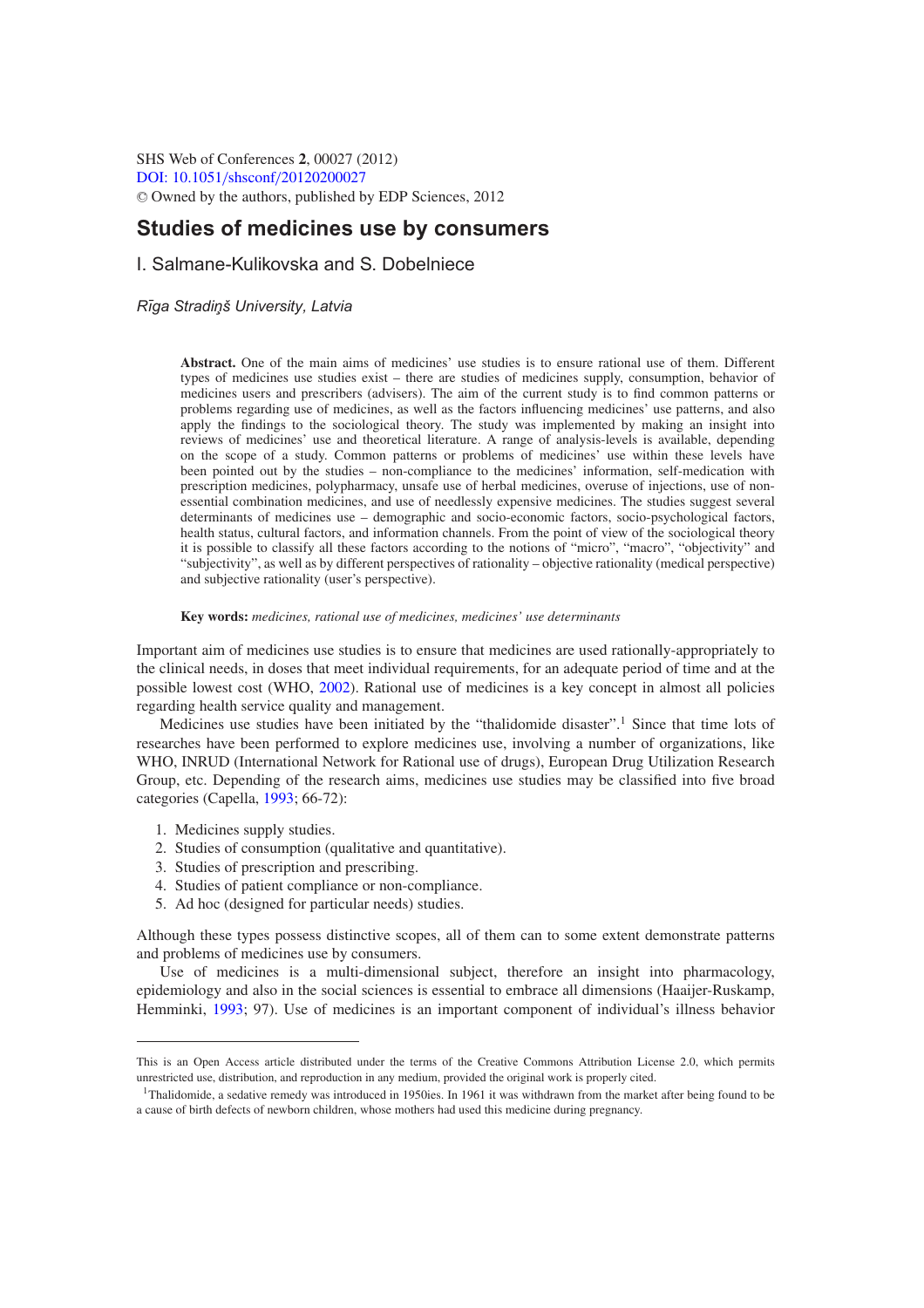#### SHS Web of Conferences

(Scambler, [2008;](#page-5-1) 41-54), and illness behavior is closely related to how individuals perceive illness, these interpretations are derived from the society or, in other words, they are "socially constructed", and it is the task of medical sociology to investigate where they arrive from (Armstrong, [1983;](#page-4-2) 2). Social sciences and sociological theory may help understand what factors influence illness perception and behavior, including use of medicines by consumers.

**The aim** of this study is to make insight into studies and reviews, targeted to find common patterns or problems of medicines' use, factors influencing individual's behavior in respect to medicines use, as well as to apply these findings to the sociological theory.

## **Materials and methods**

Theoretical materials include WHO manual "How to Investigate the Use of Medicines by Consumers" (Hardon, Hodgkin, Fresle, [2004\)](#page-5-2), WHO database review (679 studies conducted in 97 developing and transitional countries), containing results from all studies in the WHO database published up to the end of 2006 (World Health Organization, 2009), WHO manual "Drug Utilization Studies: Methods and Uses" (Dukes, [1993\)](#page-4-3). Empirical sources include results of the studies, posted in academic data basis (SAGE, EBSCO and Science Direct) since 1980. The summary of the findings is analyzed in the context of the sociological theory, referring to the works of George Ritzer, William Cocherham, and other author.

## **Results and discussion**

#### *Common patterns or problems of medicines' use*

Depending on a particular type of medicines use studies, it is possible to refer to different levels (le Grand, Hogerzeil, Haaijer-Ruskamp, [1999;](#page-5-3) 90; Hardon, Hodgkin, Fresle, [2004;](#page-5-2) 2-7):

- 1. Household and community level.
- 2. Health service institution level.
- 3. National level.
- 4. International level.

Selection of medicines use patterns may be attributed to all these levels, either separately, or together. Common patterns or problems of medicines' use have been obtained as the result of analysis of numerous studies in all these levels (Hardon, Hodgkin, Fresle, [2004;](#page-5-2) World Health Organization, 2009; le Grand, Hogerzeil, Haaijer-Ruskamp, [1999\)](#page-5-3):

- 1. Medicines are not used according to the prescriber's indications or written medicines information – for too long or too short period of time, not following instructions or written medicines information, taking inappropriate dosage, etc.
- 2. Self-medication with prescription medicines and wrong use of antibiotics. The most widespread patterns of inappropriate use of antibiotics are cases of treatment of upper respiratory tract infections and diarrhoea. The evidence suggests that patterns of medicines use in treatment of these diseases have deteriorated over time, and inadequate prescribing and advising patterns at the presence of these diseases are present in every geographic region of the world.
- 3. Polypharmacy the number of medicines used simultaneously is larger than necessary, following the principle "a pill for every ill". Overconsumption of medicines concerns mostly painkillers and cough and cold preparations.
- 4. Unsafe use of herbal medicines.
- 5. Overuse of injections, concerning mainly developing countries with the widespread beliefs that injections are more effective than orally administered medicines.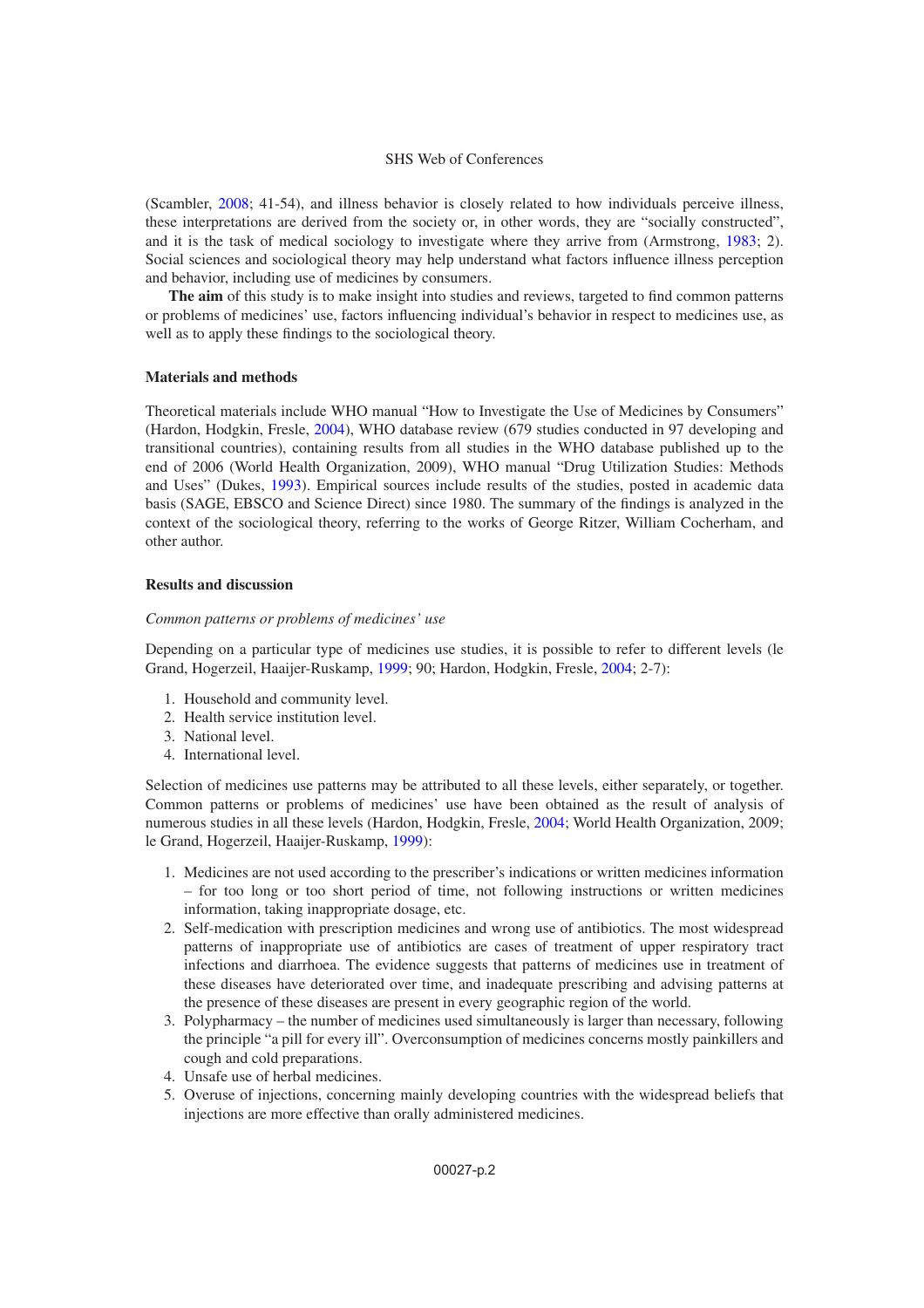Int. Conf. SOCIETY. HEALTH. WELFARE; Congr. of Rehabilitation Doctors of Latvia

- 6. Use of non-essential combination medicines.
- 7. Use of needlessly expensive medicines. Due to the lack of knowledge, branded medications are preferred, containing the same active substance as their cheaper equivalents – generic medicines.

From the point of view of rationality these patterns of inappropriate medicines use can be denoted also as the patterns of "non-rational" or "irrational" use from medical perspective. Another perspective – consumers' perspective exists, and this perspective is important when analyzing the concept "rational use of medicines", because "rational" in a medical sense may not be rational for a consumer, and vice versa. As the researchers denote it, "for the consumer, a rationality of using a medicine is based on (re)interpretations of its value for a daily life, influenced by cultural perceptions and economic conditions" (le Grand, Hogerzeil, Haaijer-Ruskamp, [1999;](#page-5-3) 89).

#### *Factors influencing use of medicines*

Depending on the aims and scopes, different authors propose several determinants, having impact on the patterns of medicines use. Influence of demographic factors, such as age, sex, social class on use of medicines is revealed by a number of studies (Birchley, Conroy, [2001;](#page-4-2) Birchley, Conroy, [2002;](#page-4-4) Daban et al., [2010;](#page-4-5) Johnson, Pope, [1983;](#page-5-4) Tobi et al., [2003;](#page-5-5) Horne et al., [2004\)](#page-5-6). Socio-economic factors have been proven to have an impact on choice and use of medicines (Birchley, Conroy, [2002;](#page-4-4) Daban et al., [2010;](#page-4-5) Johnson, Pope, [1983;](#page-5-4) Nielsen, Hansen, Rasmussen, [2003;](#page-5-7) Tobi et al., [2003;](#page-5-5) Horne et al., [2004\)](#page-5-6). A number of studies propose socio-psychological factors, such as tendency towards self-medication, level of concern with healthcare matters (Johnson, Pope, [1983\)](#page-5-4), health beliefs, illness perception, parental example, depression, anxiety, personal traits (Tobi et al., [2003;](#page-5-5) Birchley, Conroy, [2002;](#page-4-4) Crane, Martin, [2002;](#page-4-6) Horne et al., [2004\)](#page-5-6), as determinants of medicines' use. Health status (objective health status, severity of disease, self-rated or perceived health) has been mentioned as one of the determinants (Daban et al., [2010;](#page-4-5) Johnson, Pope, [1983;](#page-5-4) Tobi et al., [2003\)](#page-5-5). Several studies have examined how the particular culture influences patterns of medicines use (Yee, [2004;](#page-5-8) Horne et al., [2004\)](#page-5-6). The amount of information users of medicines face nowadays is immense, and the content of the information shapes medicines' use patterns differs to a considerable extent. There is information, aimed at the selling of medicines (advertising, activities of the pharmaceutical sector, etc.), and also informative and explanatory information, provided by government, NGOs, healthcare representatives, etc. (Birchley, Conroy, [2002;](#page-4-4) Busfield, [2010;](#page-4-7) Horne et al., [2004\)](#page-5-6).

## *Sociological theory*

From the point of view of the sociological theory any social phenomenon is subjected to the influence of two levels – micro and macro. Some authors also refer to meso level (Smelser, [1997\)](#page-5-9). Micro-level theories include symbolic interaction theory, phenomenology and exchange theory, and macro-level theories involve structural functionalism, conflict theory, "cultural determinism", macrostructuralism, network theory, ecologism and structuralism (Ritzer, [2008;](#page-5-10) 374-375). The task to find a link between these levels certainly is one of the most important tasks of sociological theory nowadays (Tsekeris, Lydaki, [2011;](#page-5-11) 67; Ritzer, [2008\)](#page-5-10).

Medical sociology, as a sub discipline of the larger discipline of sociology (Cockerham, [2007;](#page-4-8) 41), is the study of the social causes and consequences of health and illness (Ibid, 32). Similarly to the general sociological theory this discipline has experienced several shifts of the dominating theoretical paradigm – from macro-level theories, like structural functionalism, to micro-level theories, like symbolic interaction theory and constructionism (Ibid, 25-48). The dominating theoretical paradigm in medical sociology is now social constructionism. This paradigm claims that health and illness are socially constructed, and health behavior is shaped by cultural norms and values, influenced by interaction with other people, beliefs and understandings of health and illness (Ibid, 45). It is meanwhile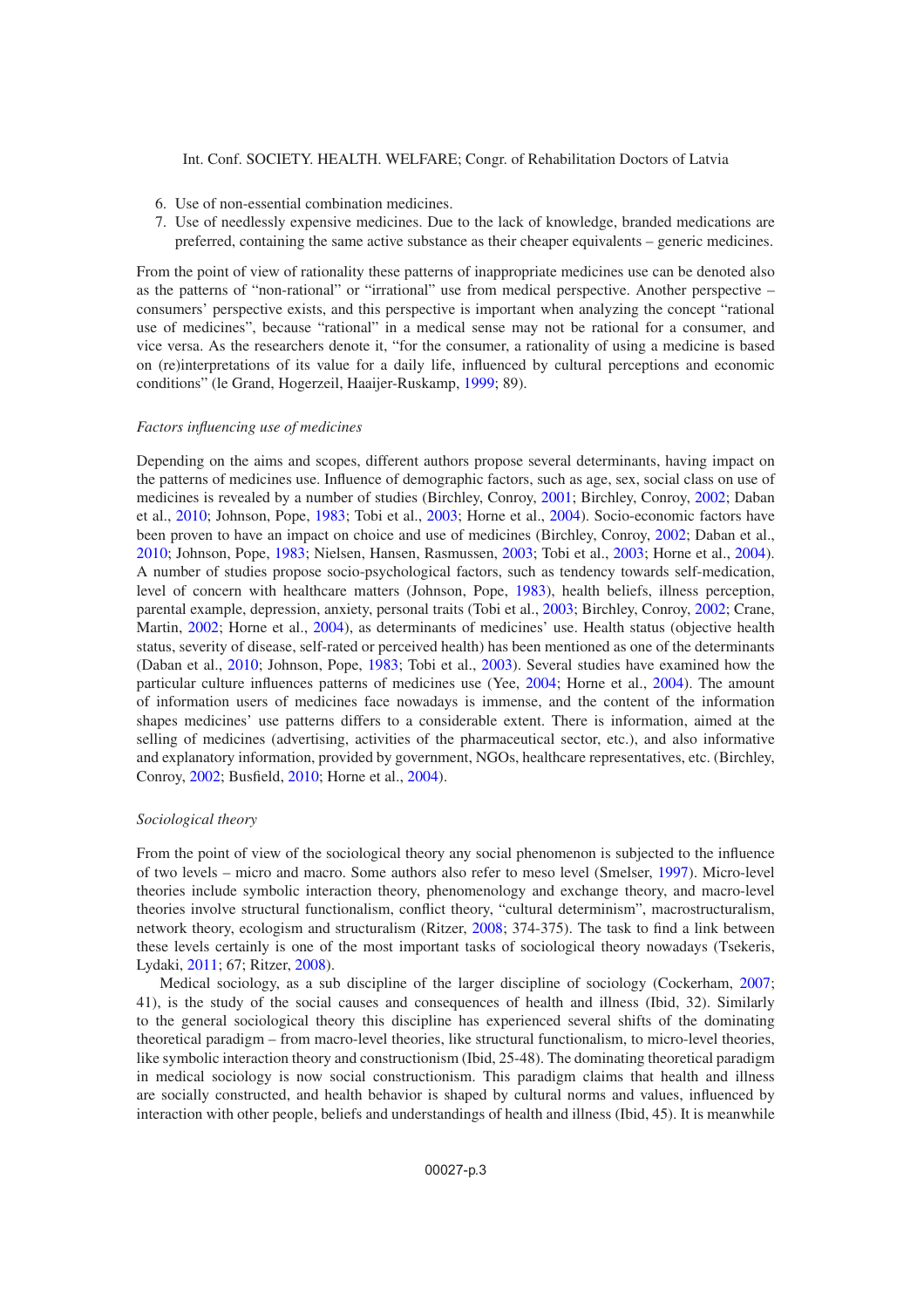#### SHS Web of Conferences

<span id="page-3-0"></span>

**Figure 1.** Ritzer's Major Levels of Social Analysis (adapted) (Ritzer, [2008;](#page-5-10) 377).

noted that structural effects have underestimated impact on individual's behavior; therefore a more comprehensive approach is required in the discipline of medical sociology to interpret the behavior of an individual (Ibid, 48).

One of the significant contributions made to finding a comprehensive approach in general sociological theory is made by the sociologist George Ritzer, proposing integration of micro and macro levels of sociological analysis. The scheme proposed by Ritzer (Figure [1\)](#page-3-0) denies exclusive importance of each separate level, but claims, that both these levels are equally important when performing sociological analysis. Additional notions – objectivity and subjectivity, are added declaring that all social phenomena are also either subjective or objective and being mutually interconnected (Figure [1\)](#page-3-0). Objective indicators, existing regardless of an individual's own perception, are education, occupation, income, wealth, physical and mental health, etc. Subjective indicators are related to individual's own perception and subjective assessment of different factors, such as social status, health, etc. (Karvonen, Rahkonen, [2011;](#page-5-12) Noll, 2000). These principles may be equally applied to the theory of medical sociology, encompassing use of medicines.

As the sociologists have noted, two types of rationality exist – subjective and objective rationality, and all types of action, performed by an individual, possess an element of subjectivity (Giddens, [1984;](#page-4-9) Brubaker, [1984;](#page-4-10) Vēbers, [2004\)](#page-5-13). Healthcare system demands have to be considered from the point of view of the medical perspective, based on objective rationality (le Grand, Hogerzeil, Haaijer-Ruskamp, [1999;](#page-5-3) 89). Consumers' subjective rationality is related to the meaning they attribute to medicines (van der Geest, Whyte, [1989\)](#page-5-14).

## **Conclusions**

Common patterns or problems regarding use of medicines have been pointed out – non-compliance to the medicines' information, self-medication with prescription medicines, polypharmacy, unsafe use of herbal medicines, overuse of injections, use of non-essential combination medicines, and use of needlessly expensive medicines.

Patterns of medicines have a number of determinants shaping these patterns:

- 1. Demographic and socio-economic factors (age, sex, ethnicity, education, family size, education, family income, social class, price).
- 2. Socio-psychological factors (disease perception, beliefs).
- 3. Health status (physical, mental health, self-assessment of health).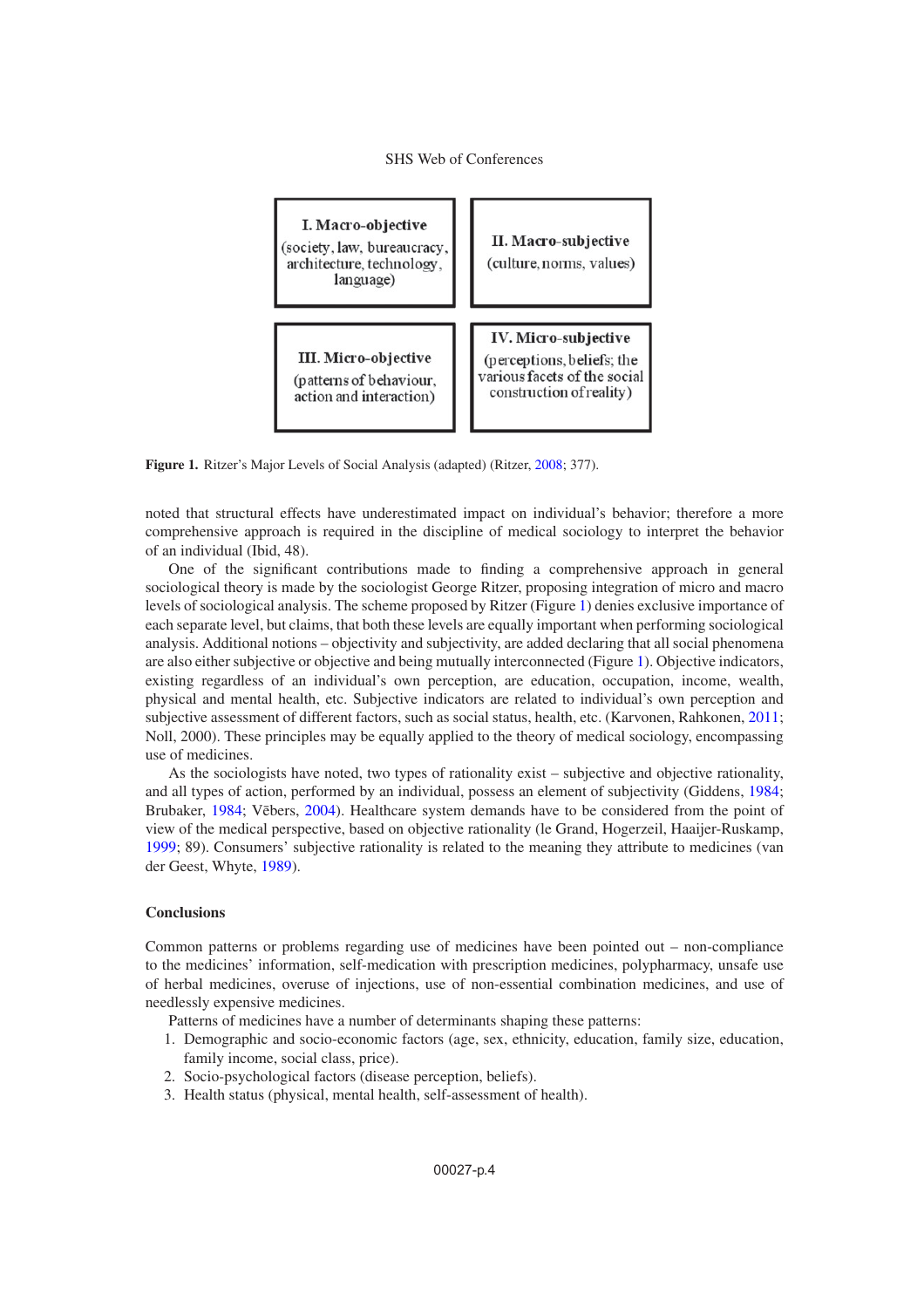Int. Conf. SOCIETY. HEALTH. WELFARE; Congr. of Rehabilitation Doctors of Latvia

- 4. Cultural factors (religion, values, beliefs, traditions, parental example, social roles).
- 5. Information channels (lay, experts' advice, mass media).

According to the sociological theory these factors can be classified according to the notions of "micro", "macro", "objectivity" and "subjectivity", though it is not possible to draw strict borders between these notions. Generally micro level analysis pertains to small-scale settings, and in the context of medicines use analysis refers to objective indicators – demographic, socio-economic, objective health status, and perception of an individual (subjective factors), including subjective health status and illness perception. Macro level analysis take into account objective factors – social conditions, systems, networks (public discourses, information channels, impact of the pharmaceutical industry, laws, rules, resources, policies (reimbursement schemes, etc.), consumer advocacy, access to medicines, social practices, etc.), and subjective factors – culture, norms, values. Two different perspectives have to be taken into account when analyzing use of medicines – medical perspective (objective rationality) and also consumers' perspective (subjective rationality).

Although common patterns or problems of medicines' use have been summarized, it has been noted, that these patterns cannot be considered universal, as they may differ, depending on the particular area. Studies of medicines use patterns and determinants have to be made by listing research criteria, selecting hypothesis and examining them within the local context.

## **Limitations of the study**

The current study was not aimed at the review of all the medicines use studies implemented within the particular time period. As the result of the insight into the reviews of the completed studies, common patterns and determinants of medicines' use were drawn out, and these findings were tailored to the sociological theory, revealing additional insights that may enrich the scope of the medicines' use analysis.

## **References**

- [1] Armstrong, D. (1983) An Outline of Sociology as Applied to Medicine. Bristol: Wright.
- <span id="page-4-2"></span>[2] Birchley, N., Conroy S. (2001) Over the Counter Medicines in Childhood: Issues and Concerns. A Narrative Review of the Literature. *Paediatric and Perinatal Drug Therapy* 4, 4, p. 161–167.
- <span id="page-4-4"></span>[3] Birchley, N., Conroy S. (2002) Parental Management of Over-the-counter Medicines. *Paediatric Nursing* 14, 9, p. 24.
- <span id="page-4-10"></span>[4] Brubaker, R. (1984) The Limits of Rationality: An Essay on the Social and Moral Thought of Max Weber. London: George Allen & Unwin.
- <span id="page-4-7"></span>[5] Busfield, J. A. (2010) Pill for Every Ill': Explaining the Expansion in Medicine Use. *Social Science & Medicine*, 70, p. 934–941.
- <span id="page-4-0"></span>[6] Capella, D. (1993) Descriptive Tools and Analysis. Vol. European Series 45. In *Drug Utilization Studies: Methods and Uses*, by M.N.G. Copenhagen: WHO Regional publications.
- [7] Cockerham, W.C. (2007) Social Causes of Health and Disease. Cambridge: Polity Press.
- <span id="page-4-8"></span>[8] Crane, C., Martin, M. (2002) Adult Illness Behaviour: the Impact of Childhood Experience. *Personality and Individual Differences* (Elsevier) 32, p. 785–798.
- <span id="page-4-6"></span>[9] Daban, F. et al. (2010) Social Determinants of Prescribed and Non-prescribed Medicine Use. *International Journal for Equity in Health* 9, 12, p. 1–11.
- <span id="page-4-5"></span><span id="page-4-3"></span>[10] Dukes, M.N.G. (1993) Drug Utilization Studies: Methods and Uses. Vol. 45. Copenhagen: WHO Regional Publications.
- <span id="page-4-9"></span><span id="page-4-1"></span>[11] Giddens, A. (1984) The Constitution of the Society: Outline of a Theory of Structuration. Berkeley: University of California Press.